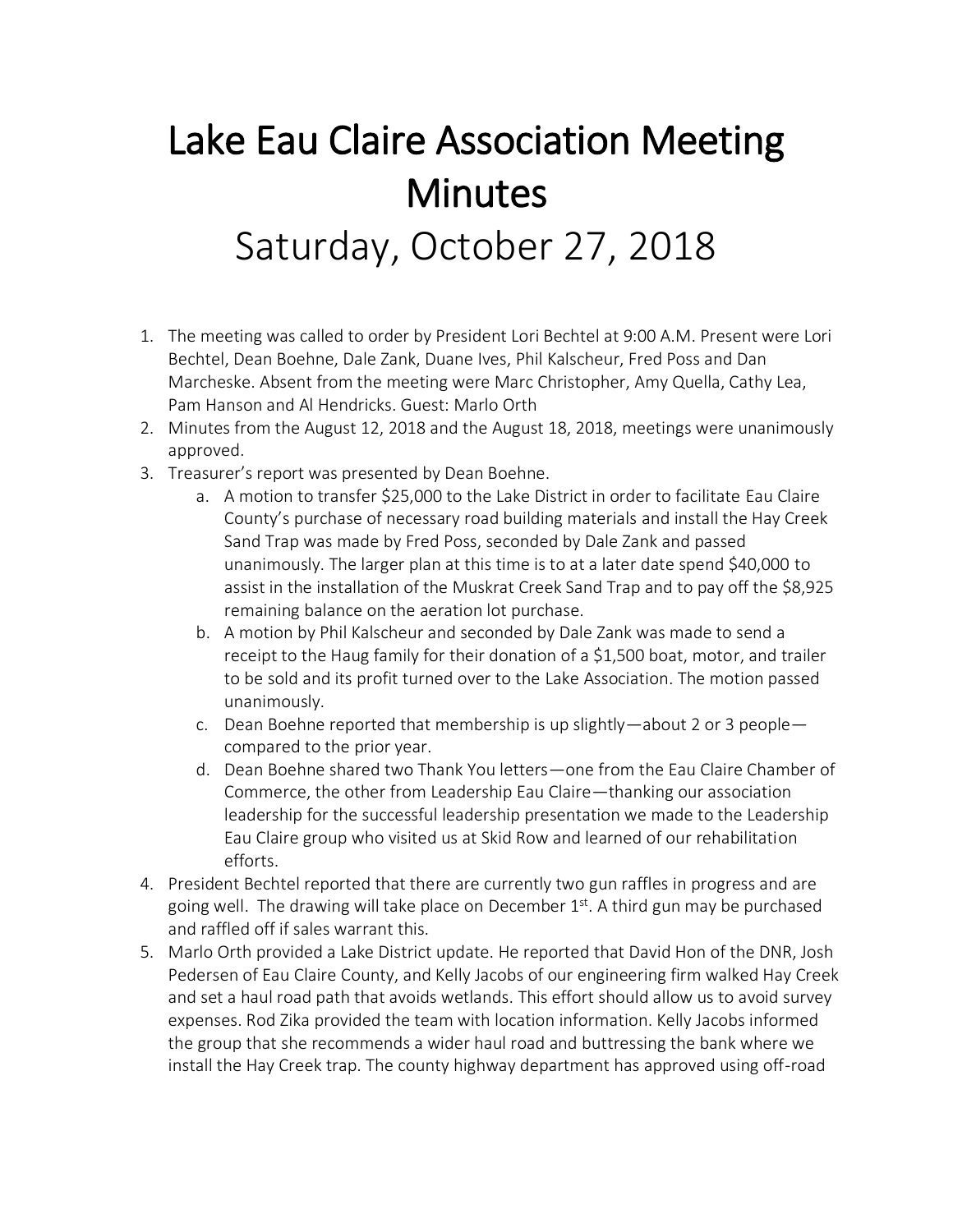heavy trucks over the bridges on NL in order to haul the sediment which comes out of the trap.

- 6. Marlo Orth also reported that the Eau Claire River Watershed group will be receiving grant money so that more than \$248,000 for educating farmers on improved erosion control will be assigned to Eau Claire County, and Clark County will receive about \$171,000.
- 7. Marlo Orth also reported that Robin Walsh and the DNR installed 33 more tree falls in the lake this month. That brings the total fish cribs and tree falls to a grand total of 481. That leaves just 19 more units to be installed by 2020 to reach our goal of 500.
- 8. Fred Poss reported that his article "Over They Go" on our recent fish crib installation on September 8 was successfully submitted to the August Area Times and published on the front page this week.
- 9. Dale Zank reported that the older of the two pontoons which the association owns is being fixed and will be offered for sale through Nick Klenke's business as well as the donated boat, motor and trailer which is being advertised on Craig's List.
- 10. Dale Zank moved and Fred Poss seconded a motion to pay for the monthly cell phone cost for the river gauges to be installed on the G Bridge. Lake Altoona will pay the cost for the K Bridge cell phone. The cell phones will report out river stage data to assist in flood control.

Motion passed unanimously.

- 11. Vicky and Mark Reed have graciously agreed to continue sampling water quality in Lake Eau Claire for the next year.
- 12. Lori Bechtel discussed the need to have tickets for the Triathlon ready to sell at this year's upcoming Christmas Party.
- 13. Lori Bechtel discussed the need for new fundraising ideas. Suggestions include a calendar raffle, a broom ball contest on the ice, a chili feed, and a Big Fish contest operated through The Woodland gas station. A catch-and-release option in the contest was discussed.
- 14. The annual holiday party date was set to be held on Saturday, January 12, 2019 at the Augusta Lion's Hall in Augusta.
	- a. The board decided that all our board members should bring in a basket to donate for sale/raffle at the Christmas Party.
	- b. Phil Kalscheur reported he has connected with Tugger about catering the event.
	- c. Discussion followed about food donations to the food pantry and the Augusta School's Good Neighbor Fund to help pay down lunch debt. The board unanimously agreed that both of these are great ideas.
	- d. Cathy Lea and Duane Ives volunteered to organize the remainder of items for the holiday party.
	- e. The board decided to invite Nick Klenke and his wife to be our guests at the Christmas Party because of all the hard work he has done for the association.
- 15. Other business:
	- a. Duane Ives reported that the Clothing Sale had about 20 orders, and the board agreed for the profits to go back into the purchase of hats and t-shirts to be used as giveaway prizes.